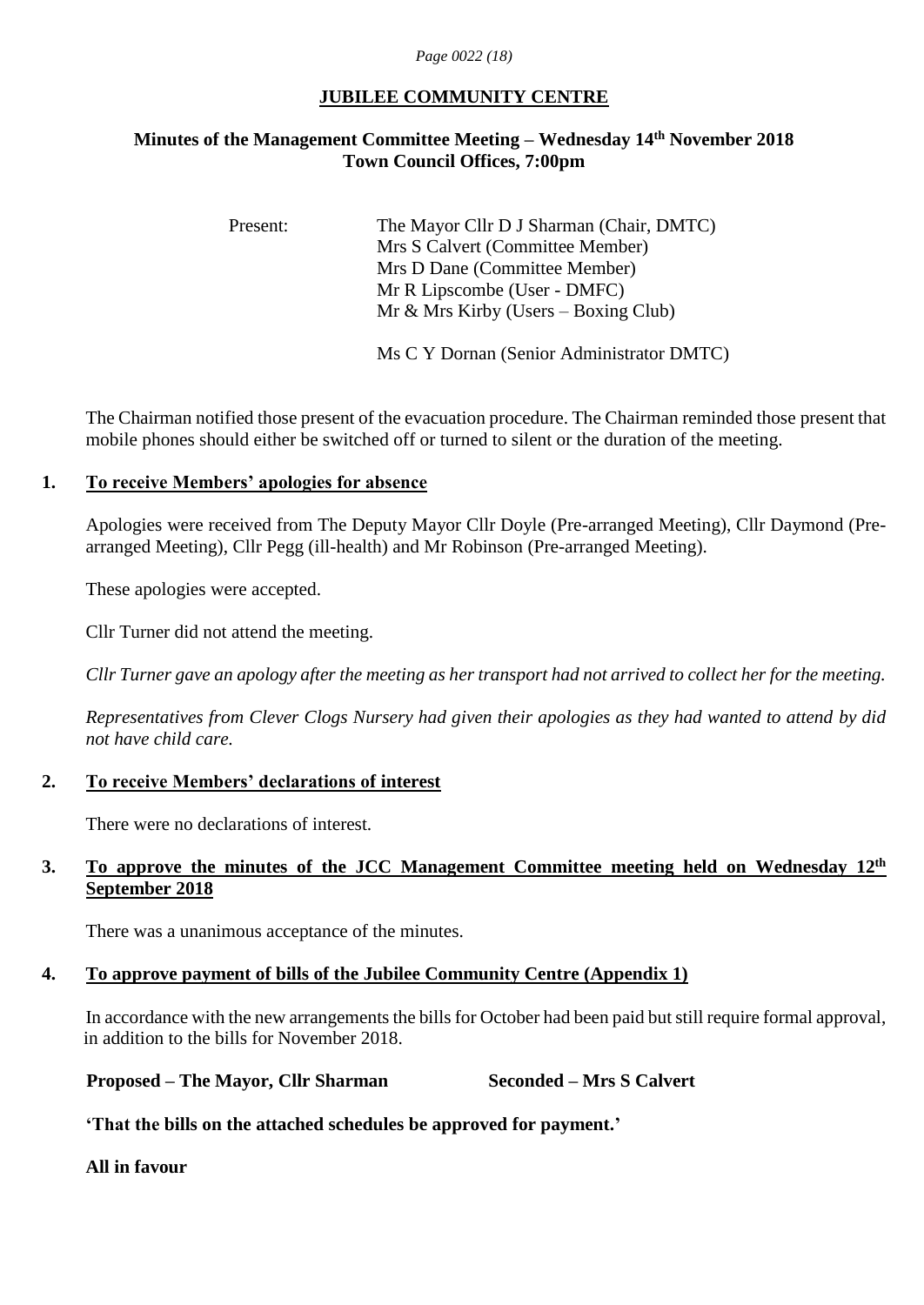## **5. To receive Bank Reconciliation account for June, July and August, September and October 2018 (Appendix 2)**

The accounts show a loss-making position in June, July, August and October 2018.

A surplus was recorded in September 2018 due to overdue payments being banked.

It was commented that this isn't sustainable and more advertising of the Centre was required locally.

It was noted that the Phone Bill was not being fully recovered through invoicing the user groups however at present no action is to be taken.

### **6. To receive update on current usage**

It was noted that our regular users remain constant and there is little room to increase daytime bookings except at weekends due to the daytime slots on weekdays being fully utilised.

There are very few casual bookings, usually only one a month.

It was commented that there is a lot of competition from the new Community Centre which was opened recently in a neighbouring village.

### **7. To request £5,000 2018 / 2019 Grant from Downham Market Town Council**

It was agreed that an application would be made to DMTC for a grant of £5,000.

### **8. To receive Fire Risk Assessment**

Members were advised of recent Fire Risk Assessment.

Recommendations include

- i) Annual Gas Safety Check Completed
- ii) Emergency Lighting M W Electrical advised they were finding it difficult to source a suitable light but have details of a potential supplier.
- iii) A designated smoking area still outstanding

### **9. To receive an update from the Boxing Club**

Mr Kirby advised that there had been an increase in users since the summer and finances were looking much healthier. He thanked the Committee for allowing him the payment holiday and was in position to make his next instalment due shortly.

### **10. To discuss DTFC use of JCC Building**

The Clerk advised that there had been an incident where the building had been left unlocked and unclean.

Mr Lipscombe apologised and advised it had been an oversight. As the caretaker had been opening the facilities it had been assumed that he would lock the facilities up by the coach on that day. All parties are now aware of the procedures relating to securing the building. He also promised to check the facilities after each use.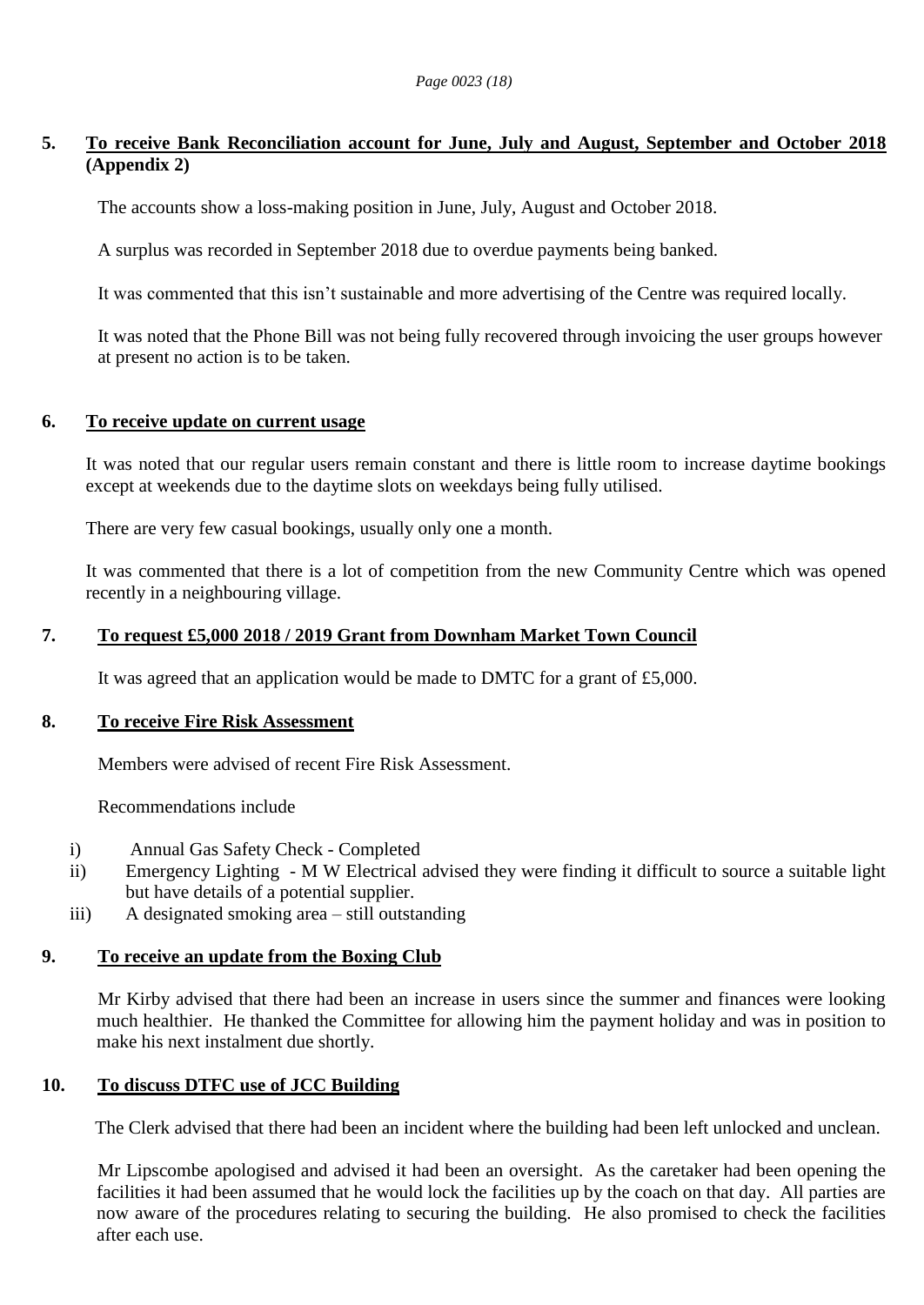Mr Kirby asked why DTFC had been asking to use the Boxing Club toilets. Mr Lipscombe had not been aware of this and would advise the coaches that the users were not authorised to use Mr Kirby's facilities.

### **11. To receive an update on maintenance issues**

### **i) JCC Fascia board**

A quote for supply only had been received totalling £3,180.00. It was decided not to proceed as there are currently re-building discussions with Borough being undertaken at present.

Mr Kirby advised he may have a contact who could supply and fit the Fascia Boards at a reduced rate. He will liaise with the Clerk is this is viable.

### **ii) Skateboard Park**

The Skateboard Park is currently fit for purpose and it has been decided no further investment will be made at present. It is felt that when it becomes unfit the Skateboard Park will be dismantled. This is due in part to the anti-social behaviour that is on-going at the site.

#### **iii) JCC Roadway**

Frimstone Ltd have offered to donate 6 tons of material to us.

This was welcomed and it was requested that the Clerk obtain a quote for an additional 6 ton from Frimstone Ltd in order to resurface a wider area.

Holly Landscapes have advised they would collect, deliver and lay 6 ton of material at a cost of £375 plus VAT. The Clerk was asked to enquire the cost if this increased to 12 ton.

Mr Kirby advised he may have a contact who could lay the material free of charge. He will liaise with the Clerk is this is viable.

A reminder was received regarding the promised 5 mph sign to be placed by the roadway. The Clerk is to discuss with Deputy Town Clerk, Richard Davidson.

### **12. To receive an update on the future development of the Jubilee Community Centre**

Cllr Sharman gave the background to the discussions with the Borough of King's Lynn and West Norfolk representative Cllr Long and indicated this would be discussed with DMTC's Full Council meeting in January 2019.

It was agreed that Rouses Lane needs attention as a priority.

### **13. To receive an update from JCC user groups**

- i) Scout Hut No representative.
- ii) DADS No representative.
- iii) Football Club Formally asked for a field gate key this was approved and will be arranged.
- iv) Silverdale Centre Mrs Dane confirmed she had no issues to raise.
- v) Clever Clogs Cllr Sharman advised that Lisa had confirmed prior to the meeting that she had no issues to raise.